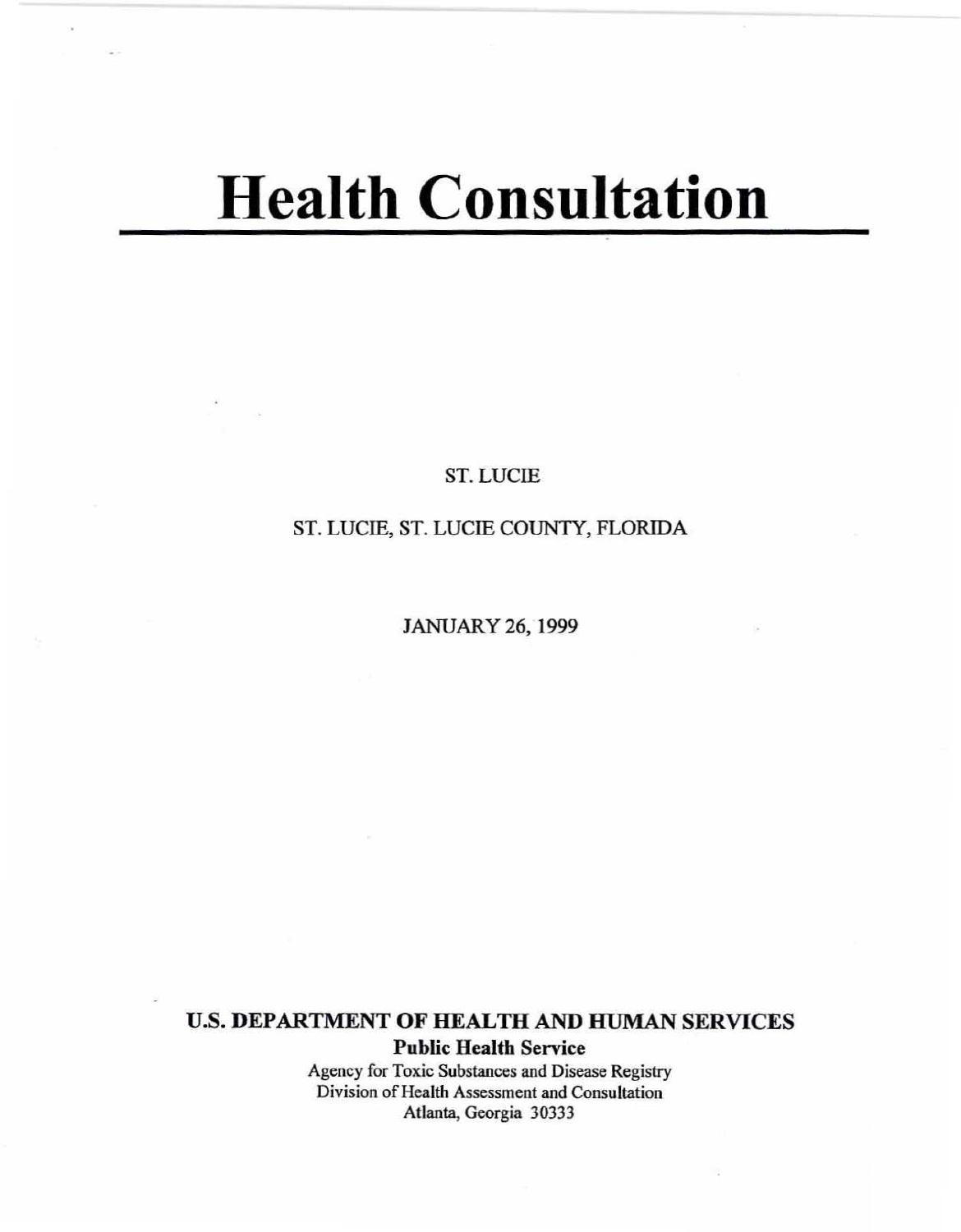## Health Consultation: A Note of Explanation

An ATSDR health consultation is a verbal or written response from ATSDR to a specific request for infonnation about health risks related to a specific site, a chemical release, or the presence of hazardous material. In order to prevent or mitigate exposures, a consultation may lead to specific actions, such as restricting use of or replacing water supplies; intensifying environmental sampling; restricting site access; or removing the contaminated material.

In addition, consultations may recommend additional public health actions, such as conducting health surveillance activities to evaluate exposure or trends in adverse health outcomes; conducting biological indicators of exposure studies to assess exposure; and providing health education for health care providers and community members. This concludes the health consultation process for this site, unless additional information is obtained by ATSDR which, in the Agency's opinion, indicates a need to revise or append the conclusions previously issued.

## You May Contact ATSDR TOLL FREE at 1-888-42A TSDR or Visit our Home Page at: http://atsdrl.atsdr.cdc.gov:8080/

•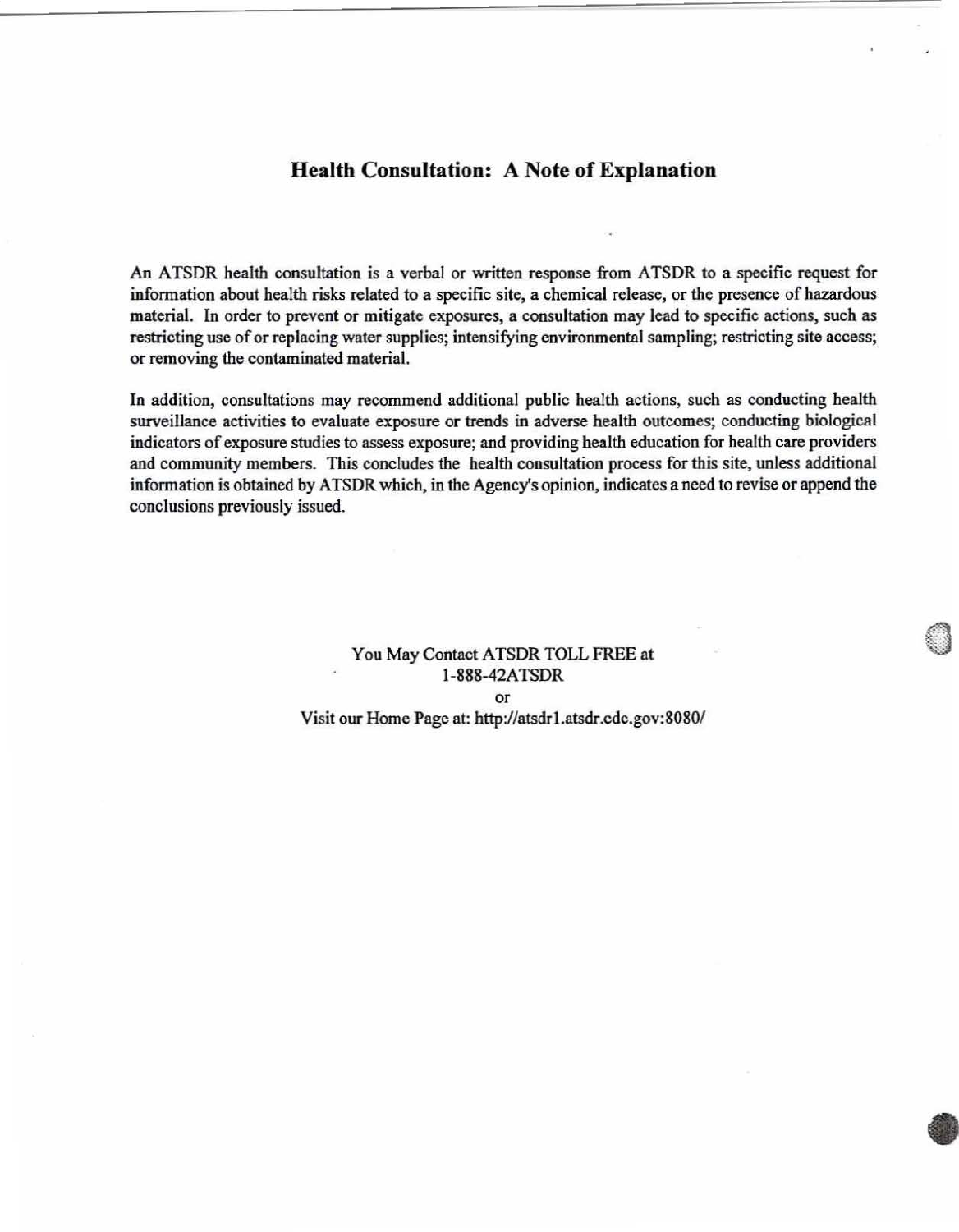## HEALTH CONSULTATION

×

## ST. LUCIE

## ST. LUCIE, ST. LUCIE COUNTY, FLORIDA

Prepared by:

**Exposure Investigation and Consultation Branch Division** of Health **Assessment and Consultation Agency for Toxic Substances and Disease Registry**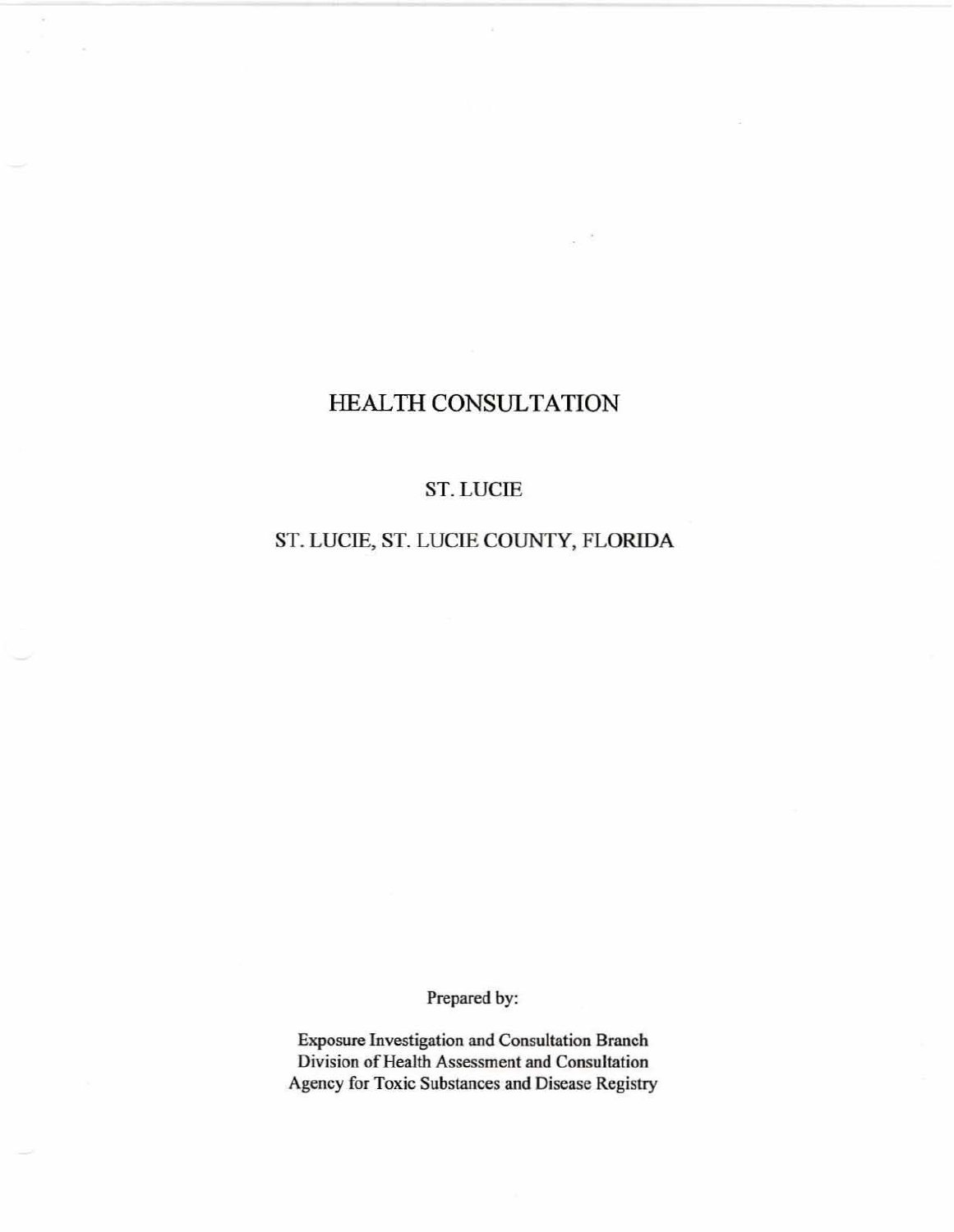#### BACKGROUND AND STATEMENT OF ISSUES

The Florida Department of Health requested the Agency for Toxic Substances and Disease Registry (ATSDR) to review the results of environmental samples collected from several residential yards in St. Lucie County, Florida, and to evaluate the possible health implications associated with exposure to the substances reported.

On September 30, 1998, the Florida Department of Health analyzed water samples, soil, and sediment samples from 12 residential yards (ID# 03, 05, 07, 08, 10, 12, 16, 17, 19, 30, 31 and 32), for various semi-volatile organic pollutants. The water samples were collected from the pumphead (well water), or spigot from inside the residence. The results indicate that most of the chemicals analyzed were not detected. The only chemicals that were detected were in soil and sediment samples. The soil and sediment samples were collected from depth of six inches to ten inches. No chemicals were detected in water samples. The maximum levels of these chemicals included benzo(a) anthracene at 0.260 milligrams per kilogram (mg/kg), benzo(b) fluoranthene at  $0.470$  mg/kg and Di-n-octyl phthalate at 3.5 mg/kg.

#### DISCUSSION

At this site, most of the chemicals analyzed in soil and sediment samples were not detected. In addition, chemicals were not detected in the water samples. Currently, there are no comparison values for benzo{a ) anthracene and benzo (b) fluoranthene. However, there is an Environmental Media Exposure Guide (EMEG) for Di-n-octyl phthalate of 160 mg/kg. Environmental Media Exposure Guides are media specific guides used to select contaminants of concern at hazardous waste sites. They are derived from Minimal Risk Levels which are based on noncarcinogenic toxic effects of chemicals. Di-n-octyl phthalate was detected at 3.5 mg/kg in soil and sediment samples which is well below its EMEG. Furthermore, benzo (a) anthracene and benzo{b)fluoranthene were detected at less than 1 mg/kg. Background urban soil concentrations of benzo{a)anthracene and benzo(b)fluoranthene range from  $0.169$  mg/kg to 59 mg/kg and 15 mg/kg to 62 mg/kg respectively [2] . Human exposure to these contaminants is unlikely, because it is not likely that anyone would go to the same location where these samples were collected and ingest the soil or sediment on a daily basis. Therefore, there is no concern for exposure to chemicals at this site .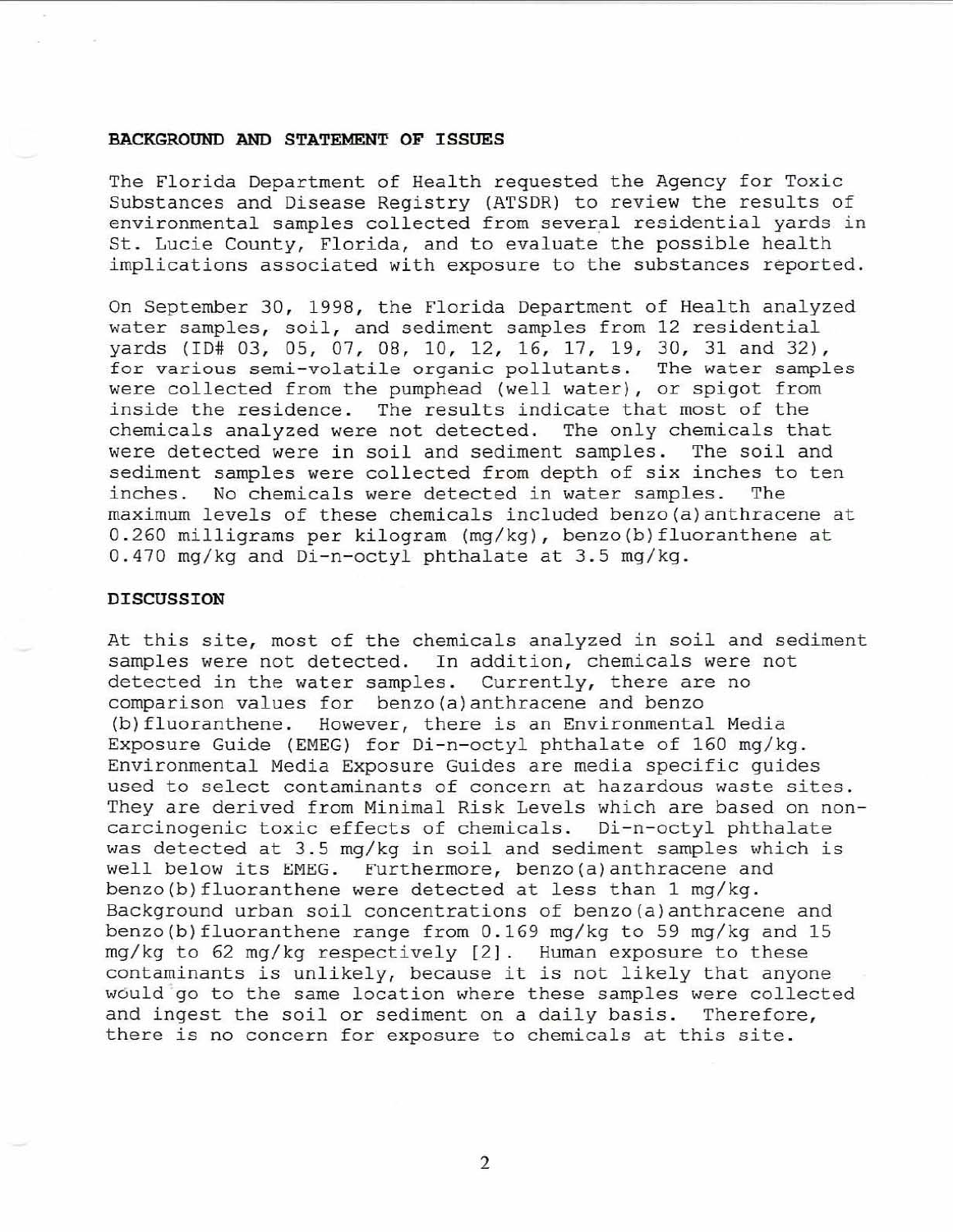#### CONCLUSIONS

There were no contaminants of public health concern detected in the water samples. The chemical concentrations detected in soil and sediment samples do not pose a health threat to the general public. This is based on the premise that there is limited opportunity for exposure, and the chemical levels detected are not elevated.

#### **RECOMMENDATION**

No follow-up investigations are recommended. If further NO IOIIOW up Investigations are recommended: If further<br>clarification is necessary, or if additional sampling data become available, ATSDR is available to assist upon request.

Robert J. Williams<br>Robert L. Williams, Ph.D.

To xicologist

 $\sqrt{2\pi}$  Concurrence: Bob Safay

Senior Regional Representative